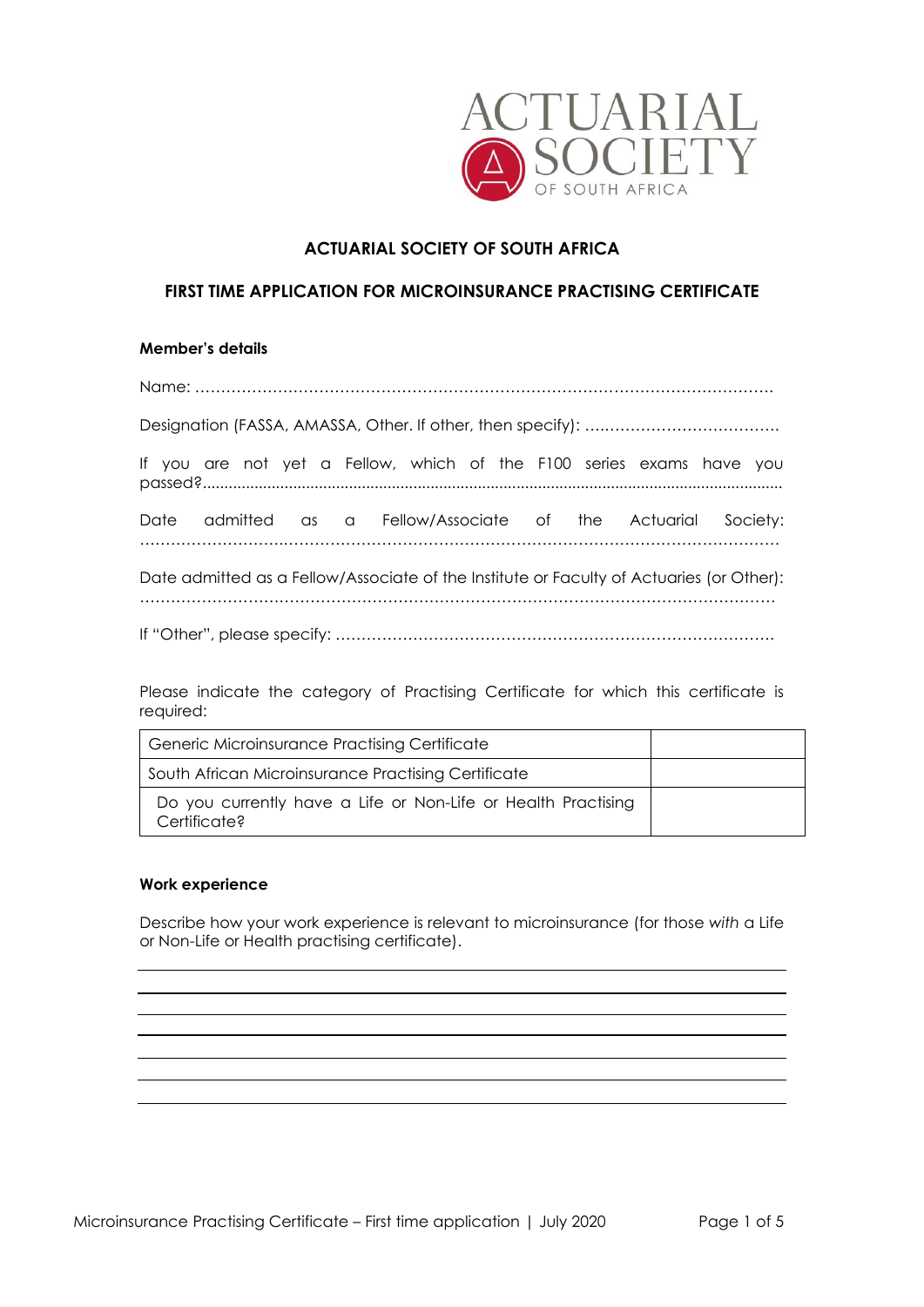Describe your work experience including the nature of your actuarial microinsurance experience, mentioning the types of business (for those *without* a life or non-life or health PC):

|                                                                                                                                                                                                                                    | FASSA only                               | AMASSA only                              |
|------------------------------------------------------------------------------------------------------------------------------------------------------------------------------------------------------------------------------------|------------------------------------------|------------------------------------------|
| (to microinsurance)<br>How much total relevant<br>work<br>experience do you have?                                                                                                                                                  | $\square$ >= 5 years<br>$\Box$ < 5 years | $\Box$ >= 5 years<br>$\Box$ < 5 years    |
| How many of these years were post-qualification as a<br>FASSA/AMASSA (or equivalent from another actuarial<br>body) working with a Head of Actuarial Function for Life<br>Insurance, Non-Life, Health Insurance or Microinsurance? | $\square$ >= 1 years<br>$\Box$ < 1 years | $\square$ >= 3 years<br>$\Box$ < 3 years |
| Do you have at least one year of relevant working<br>experience (obtained in the last three years) in the<br>Republic of South Africa in the case of a South African PC?                                                           | $\Box$ YES<br>$\Box$ NO<br>$\Box N/A$    | $\Box$ YES<br>$\Box$ NO<br>$\Box N/A$    |

| Nature of relevant | Field of activity | Title /     | Company | Period        |
|--------------------|-------------------|-------------|---------|---------------|
| experience         |                   | designation |         | $(from - to)$ |
|                    |                   |             |         |               |
|                    |                   |             |         |               |
|                    |                   |             |         |               |
|                    |                   |             |         |               |
|                    |                   |             |         |               |
|                    |                   |             |         |               |
|                    |                   |             |         |               |
|                    |                   |             |         |               |
|                    |                   |             |         |               |
|                    |                   |             |         |               |
|                    |                   |             |         |               |
|                    |                   |             |         |               |
|                    |                   |             |         |               |

Work with an existing microinsurance, life, or non-life or health insurance practising certificate holder (only for those *without* an existing life or non-life or health practising certificate):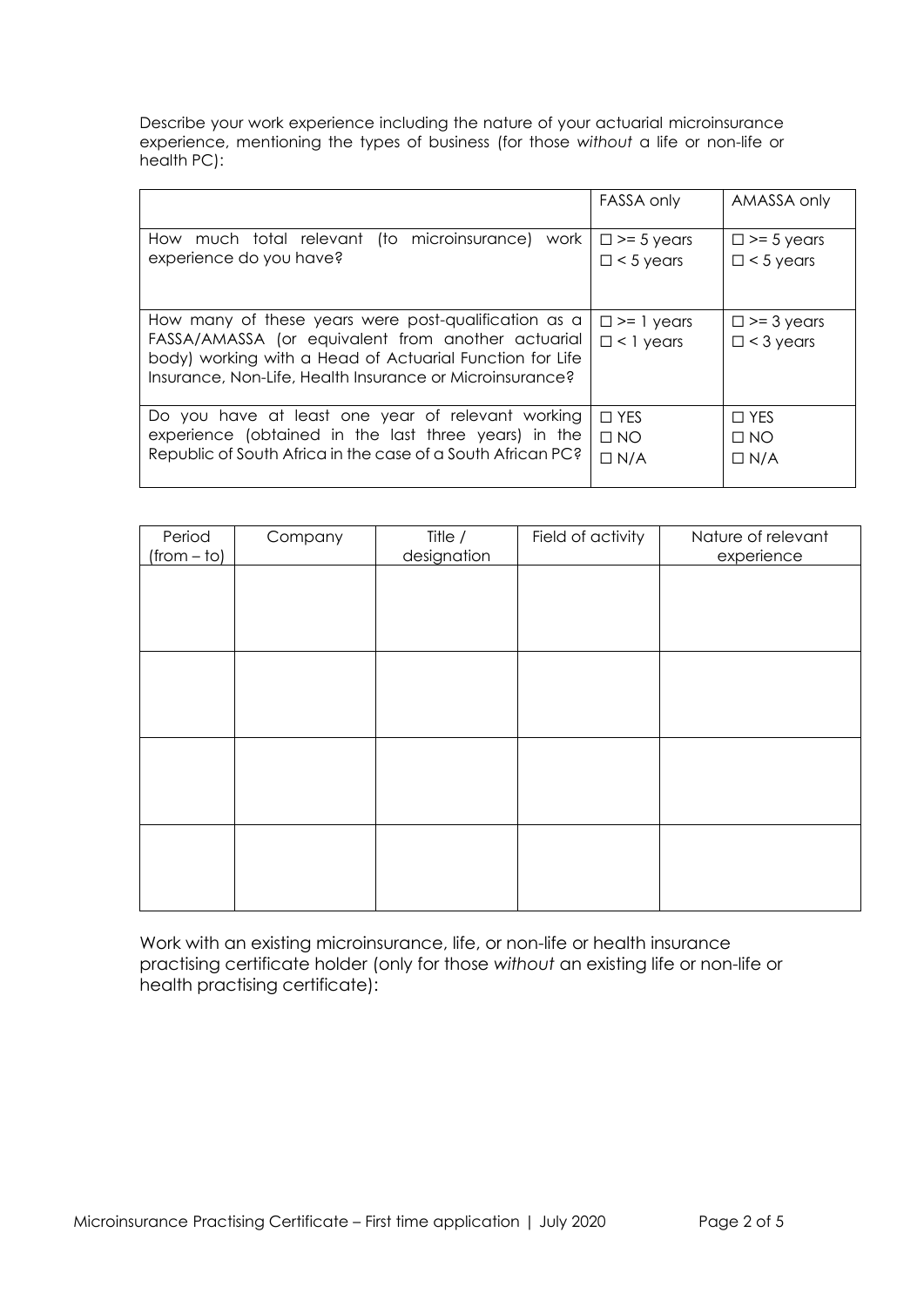| Have you worked closely with any heads of actuarial<br>function or statutory actuaries?                                                                                               |      | $\sqcap$ YFS | TNIC |
|---------------------------------------------------------------------------------------------------------------------------------------------------------------------------------------|------|--------------|------|
| If "yes" – please provide the<br>name(s) of the actuary(ies) and<br>dates applicable.                                                                                                 | Name | Date         |      |
| Please attach as Annexure C letters<br>from the relevant actuary or<br>actuaries where they confirm the<br>nature of your experience and<br>whether they support your<br>application. |      |              |      |

## **CPD requirements**

I have met the CPD requirements as per the Microinsurance Practice Certificate requirements document.

# **Member of good standing questionnaire**

| Have you been found guilty of unprofessional conduct in terms of the<br>disciplinary procedures of the Institute / Faculty of Actuaries, the<br>Actuarial Society of South Africa or any other IAA member<br>organisation?                                                                                      | $\Box$ YES | <b>TINO</b>         |
|-----------------------------------------------------------------------------------------------------------------------------------------------------------------------------------------------------------------------------------------------------------------------------------------------------------------|------------|---------------------|
| Have you been convicted of any serious offence by any court?<br>(Excludes any offence committed when you were under 18 years,<br>unless committed within the last 10 years, any road traffic offence in<br>respect of which a fine was levied; or any political offence for which<br>amnesty has been granted.) | $\Box$ YES | $\Box$ NO           |
| Have you or any insurer with which you have been associated as an<br>actuary been subject to legal or ombudsman proceedings where<br>your involvement has been questioned?                                                                                                                                      | $\Box$ YES | $\Box$ NO           |
| Have you been removed by any financial services regulator as not<br>being fit and proper to act in another approved statutory role?                                                                                                                                                                             | $\Box$ YES | $\Box$ NO           |
| Has any regulatory authority raised any professional or actuarial<br>conduct issues with you?                                                                                                                                                                                                                   | $\Box$ YES | $\Box$ N $\bigcirc$ |

Please supply further details where indicated "Yes" above.

## …………………………………………………………………………………………..

……………………………………………………………………………………………

……………………………………………………………………………………………

## **Certification**

I certify that: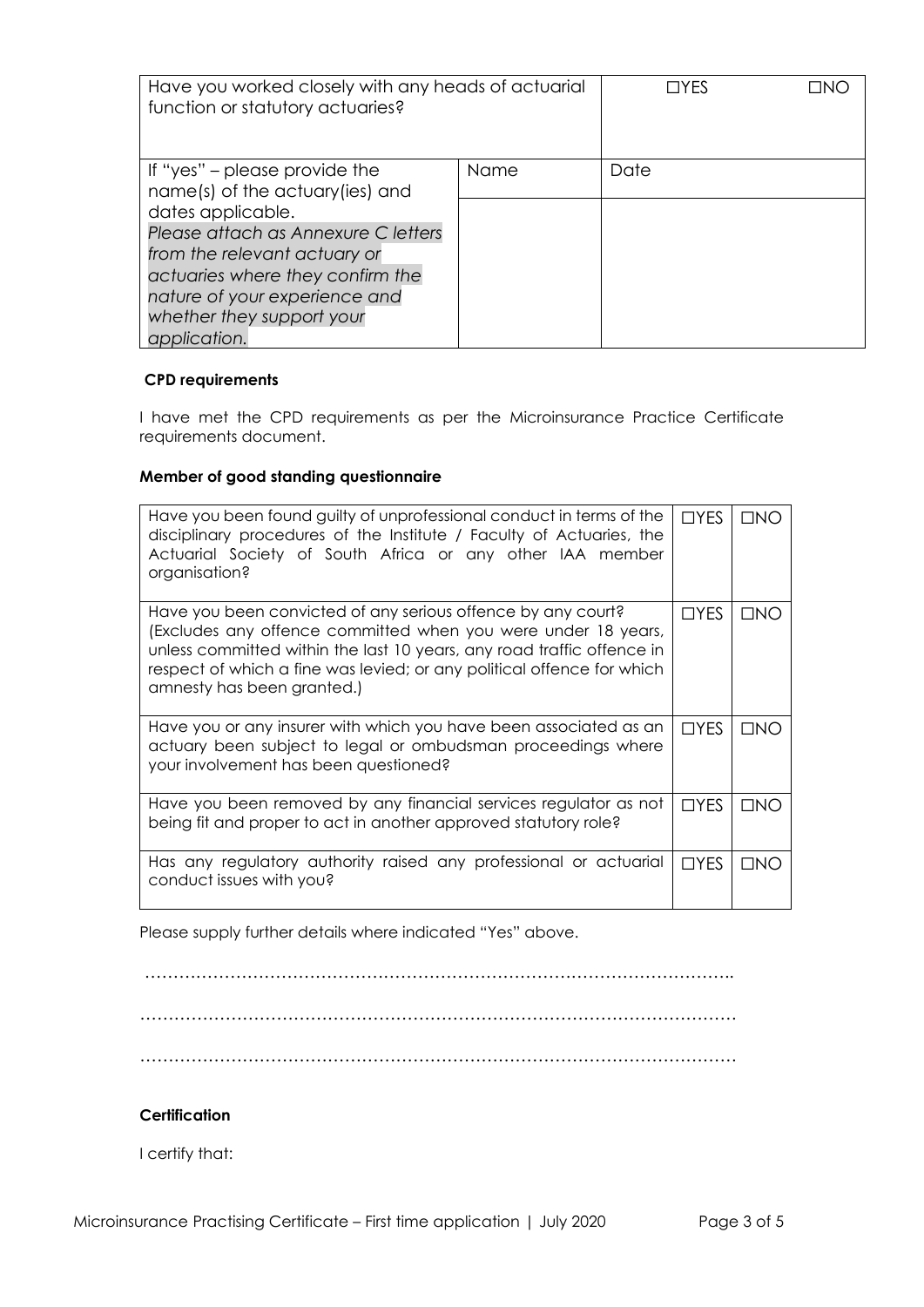- In my opinion, I have the necessary knowledge, skills and experience to carry out the professional duties required of a Microinsurance Head of Actuarial Function (or equivalent for Generic Practising Certificate's).
- I have read and understand the Code of Professional Conduct (2012).
- I have read and understand the Actuarial Society of South Africa advisory practice notes and standards of actuarial practice relating to Microinsurance
	- I am fully aware of the obligations and duties of a Microinsurance Head of Actuarial Function (or equivalent).
- I am employed by a Registered Service Provider (RSP),or am registered as an RSP myself.
- I have sufficient time and resources to act in the reserved roles for which the PC will be used.

For Generic PCs

• I have read and understand local legislation in the territories in which they intend to practise.

For South African PCs

• I have read and understand the applicable regulatory requirements such as the Insurance Act, other relevant acts, regulations and directives.

#### **Annexures**

I attached the following annexures:

Annexure A – CPD Records for the last 3 years (including both verifiable and developmental hours or statements regarding compliance with Outcomes Based CPD in accordance with requirements). For hours-based CPD, the applicant should also include a comment explaining the relevance of the CPD experience and what he/she has done to maintain and develop relevant skills for the role of the Head of Actuarial Function (or equivalent for Generic Practising Certificate's).

Annexure B – letter(s) of support from Head of Actuarial Function (or equivalent) with whom I have worked closely (only for those without existing life or non-life or health PC)

Annexure C – response to questions in Appendix A of the Microinsurance Practising Certificate Requirements (only for those without existing life or non-life or health PC)

Annexure D – response to questions in Appendix B of the Microinsurance Practising Certificate Requirements (only for those without existing life or non-life or health PC)

Annexure E – existing practicing certificate (only for those with existing life or non-life or health PC)

#### **Signature**

Signature of applicant, confirming that the above information is accurate: